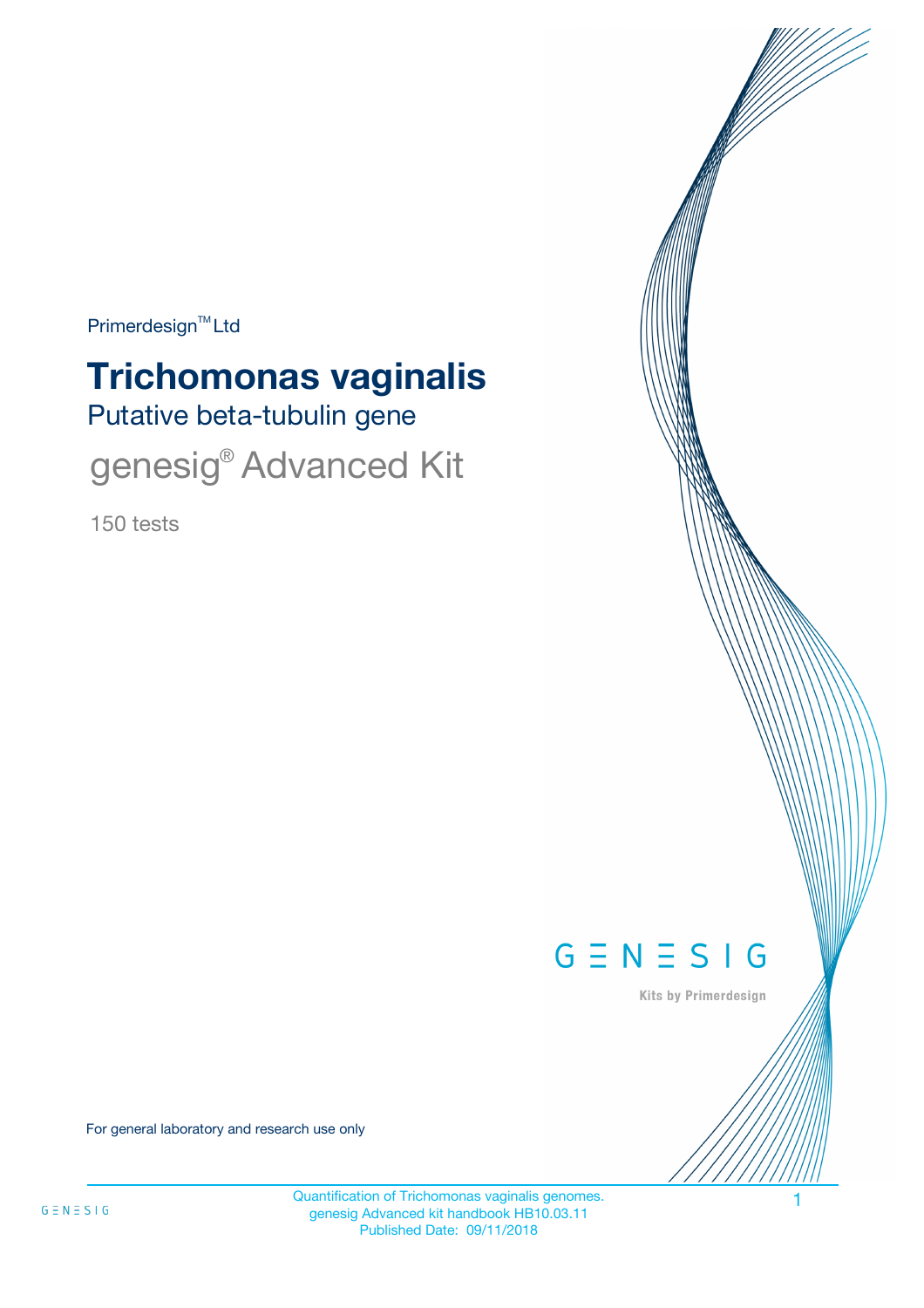## Introduction to Trichomonas vaginalis

Trichomonas vaginalis is a protozoan parasite of the Trichomonas genus. The single-celled organism has an oval shaped body with 5 flagella; four of these extend together in a bundle out of the cell, anteriorly near the cytosome, with the fifth wrapping backwards along the cell surface. There is also an axostyle found at the base of the flagella. This anaerobic organism infects humans causing trichomoniasis, a disease of the female reproductive tract.

Trichomoniasis is a sexually transmitted disease that infects the male urethra and the female vagina or urethra. Infection of these cells is thought to be facilitated by the axostyle. Infection may cause tissue damage resulting in inflammation. However, the infection can be cleared with the use of antibiotics.

In men, this infection can cause a discharge from the penis or pain when passing urine. In women, the infection can present with soreness, inflammation and itching of the vaginal area and may include vaginal discharge or pain when passing urine. However, many cases may be asymptomatic. In pregnant women, the presence of this organism can lead to premature birth, low birth weight, and increased mortality. There is also a link between T. Vaginalis infection and HIV, with infection with this organism thought to be a predisposing factor.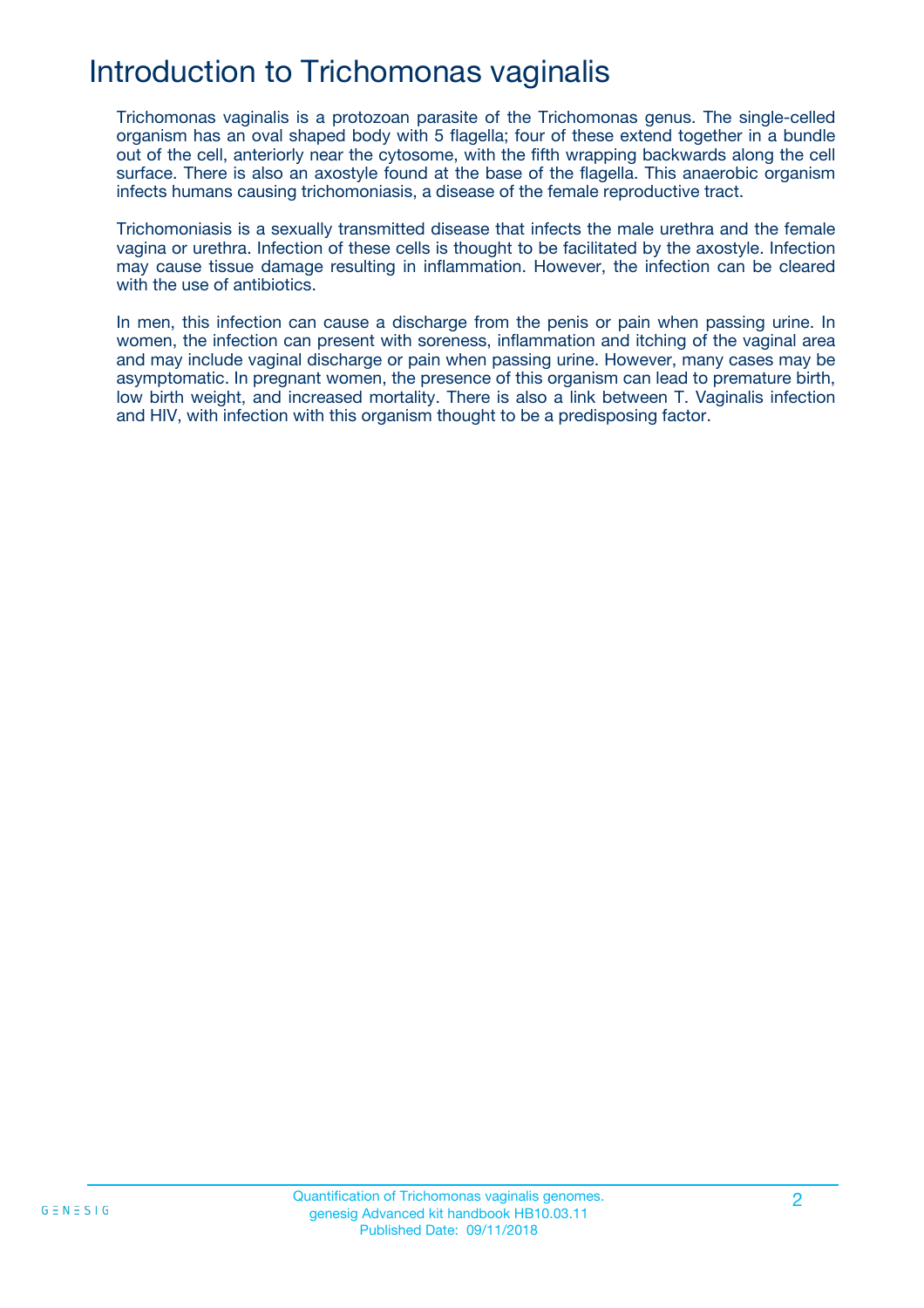# **Specificity**

The Primerdesign genesig Kit for Trichomonas vaginalis (T.vaginalis) genomes is designed for the in vitro quantification of T.vaginalis genomes. The kit is designed to have a broad detection profile. Specifically, the primers represent 100% homology with over 95% of the NCBI database reference sequences available at the time of design.

The dynamics of genetic variation means that new sequence information may become available after the initial design. Primerdesign periodically reviews the detection profiles of our kits and when required releases new versions.

The primers have 100% homology with over 95% of reference sequences in the NCBI database for beta-tubulin (L05468.1, L05470.1, XM\_001284521.1, XM\_001301717.1, XM\_001311949.1, XM\_001321203.1, XM\_001579619.1, XM\_001582993.1).

If you require further information, or have a specific question about the detection profile of this kit then please send an e.mail to enquiry@primerdesign.co.uk and our bioinformatics team will answer your question.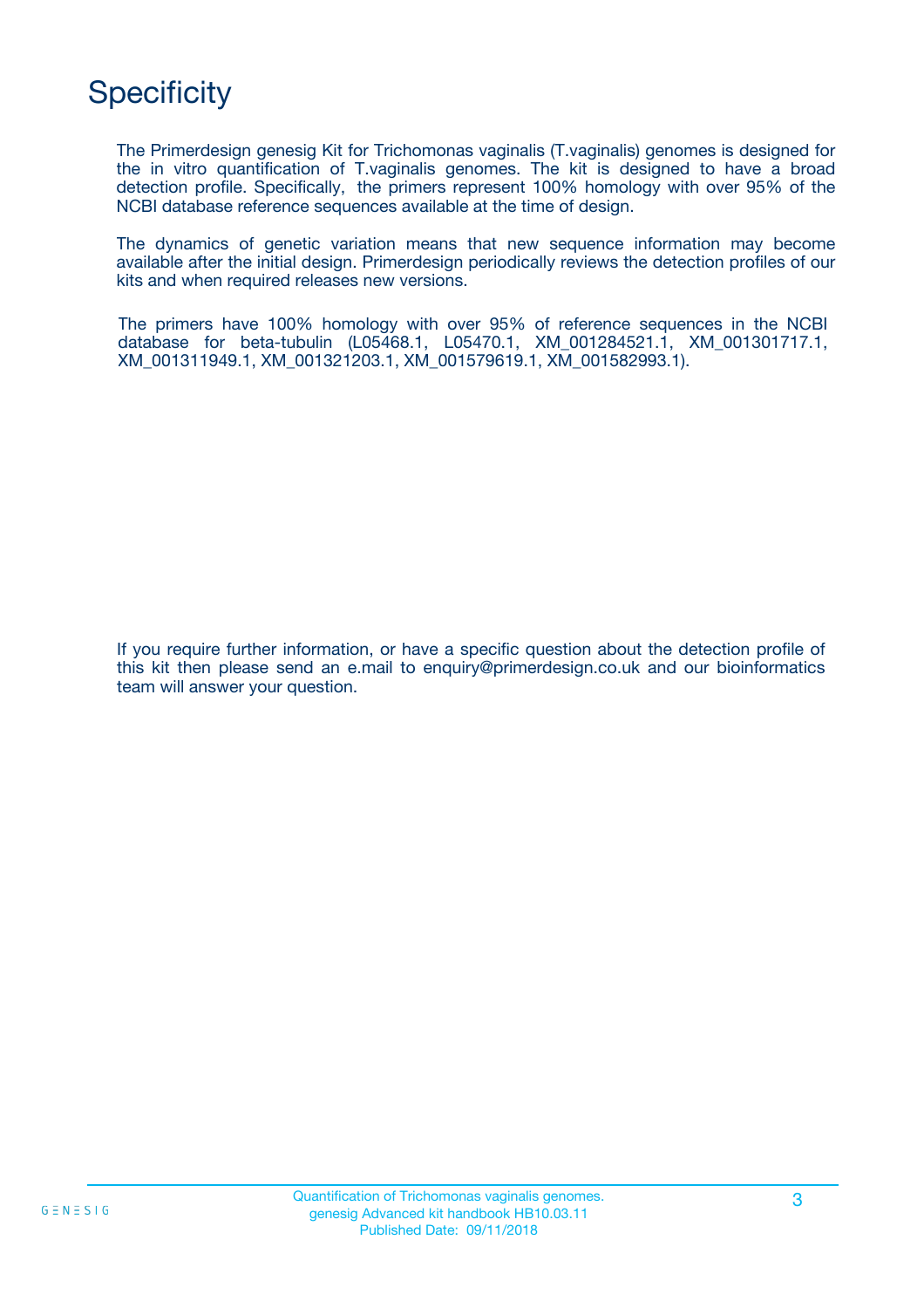## Kit contents

- **T.vaginalis specific primer/probe mix (150 reactions BROWN)** FAM labelled
- **T.vaginalis positive control template (for Standard curve RED)**
- **Internal extraction control primer/probe mix (150 reactions BROWN)** VIC labelled as standard
- **Internal extraction control DNA (150 reactions BLUE)**
- **Endogenous control primer/probe mix (150 reactions BROWN)** FAM labelled
- **RNase/DNase free water (WHITE)** for resuspension of primer/probe mixes
- **Template preparation buffer (YELLOW)** for resuspension of internal control template, positive control template and standard curve preparation

### Reagents and equipment to be supplied by the user

#### **Real-time PCR Instrument**

#### **Extraction kit**

This kit is recommended for use with genesig Easy DNA/RNA extraction kit. However, it is designed to work well with all processes that yield high quality RNA and DNA with minimal PCR inhibitors.

#### **oasig**TM **lyophilised or Precision**®**PLUS 2X qPCR Master Mix**

This kit is intended for use with oasig or PrecisionPLUS2X qPCR Master Mix.

**Pipettors and Tips**

**Vortex and centrifuge**

#### **Thin walled 1.5 ml PCR reaction tubes**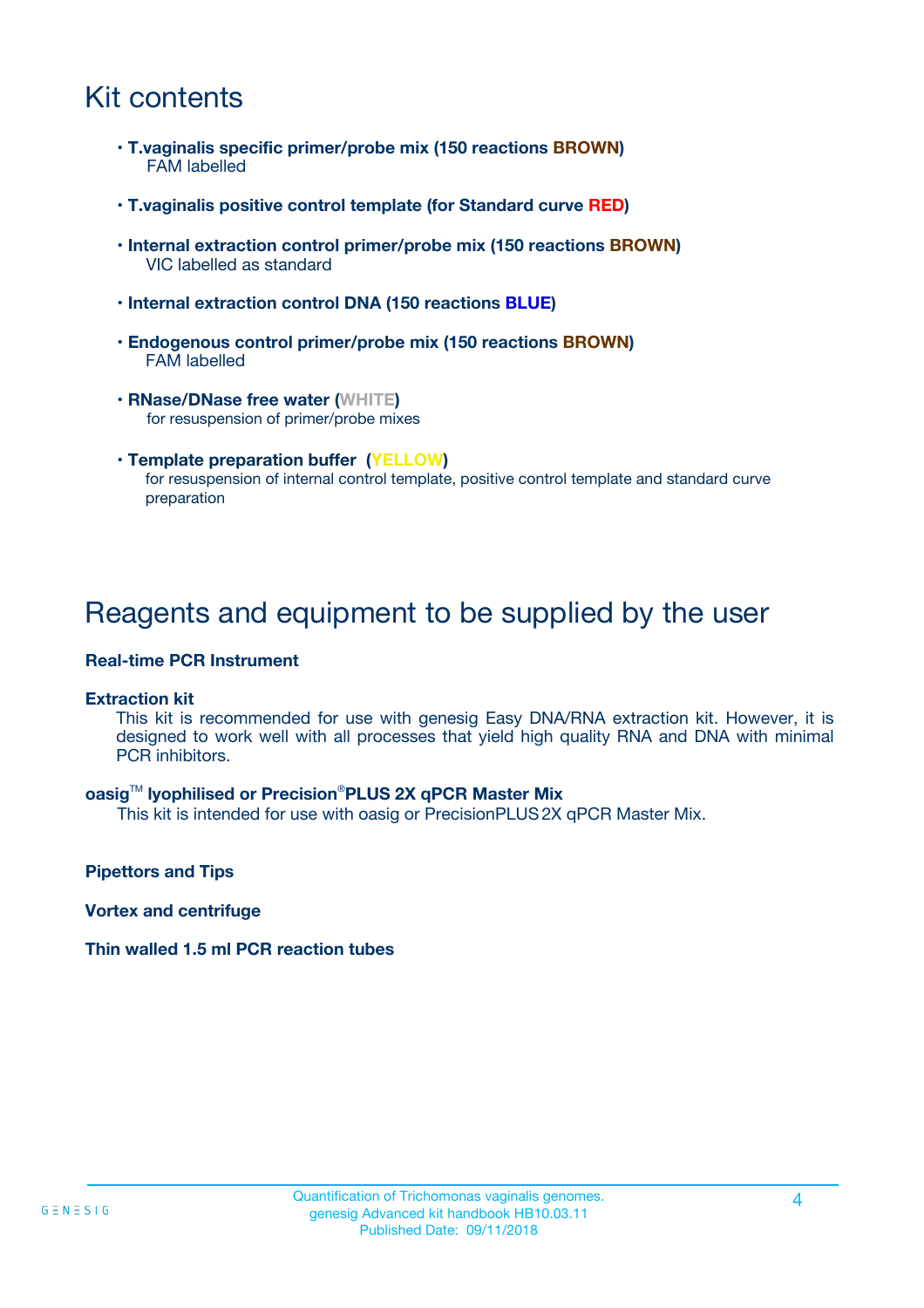### Kit storage and stability

This kit is stable at room temperature but should be stored at -20ºC on arrival. Once the lyophilised components have been resuspended they should not be exposed to temperatures above -20°C for longer than 30 minutes at a time and unnecessary repeated freeze/thawing should be avoided. The kit is stable for six months from the date of resuspension under these circumstances.

If a standard curve dilution series is prepared this can be stored frozen for an extended period. If you see any degradation in this serial dilution a fresh standard curve can be prepared from the positive control.

Primerdesign does not recommend using the kit after the expiry date stated on the pack.

### Suitable sample material

All kinds of sample material suited for PCR amplification can be used. Please ensure the samples are suitable in terms of purity, concentration, and DNA integrity (An internal PCR control is supplied to test for non specific PCR inhibitors). Always run at least one negative control with the samples. To prepare a negative-control, replace the template DNA sample with RNase/DNase free water.

### Dynamic range of test

Under optimal PCR conditions genesig T.vaginalis detection kits have very high priming efficiencies of >95% and can detect less than 100 copies of target template.

### Notices and disclaimers

This product is developed, designed and sold for research purposes only. It is not intended for human diagnostic or drug purposes or to be administered to humans unless clearly expressed for that purpose by the Food and Drug Administration in the USA or the appropriate regulatory authorities in the country of use. During the warranty period Primerdesign genesig detection kits allow precise and reproducible data recovery combined with excellent sensitivity. For data obtained by violation to the general GLP guidelines and the manufacturer's recommendations the right to claim under guarantee is expired. PCR is a proprietary technology covered by several US and foreign patents. These patents are owned by Roche Molecular Systems Inc. and have been sub-licensed by PE Corporation in certain fields. Depending on your specific application you may need a license from Roche or PE to practice PCR. Additional information on purchasing licenses to practice the PCR process may be obtained by contacting the Director of Licensing at Roche Molecular Systems, 1145 Atlantic Avenue, Alameda, CA 94501 or Applied Biosystems business group of the Applera Corporation, 850 Lincoln Centre Drive, Foster City, CA 94404. In addition, the 5' nuclease assay and other homogeneous amplification methods used in connection with the PCR process may be covered by U.S. Patents 5,210,015 and 5,487,972, owned by Roche Molecular Systems, Inc, and by U.S. Patent 5,538,848, owned by The Perkin-Elmer Corporation.

## Trademarks

Primerdesign™ is a trademark of Primerdesign Ltd.

genesig $^\circledR$  is a registered trademark of Primerdesign Ltd.

The PCR process is covered by US Patents 4,683,195, and 4,683,202 and foreign equivalents owned by Hoffmann-La Roche AG. BI, ABI PRISM® GeneAmp® and MicroAmp® are registered trademarks of the Applera Genomics (Applied Biosystems Corporation). BIOMEK® is a registered trademark of Beckman Instruments, Inc.; iCycler™ is a registered trademark of Bio-Rad Laboratories, Rotor-Gene is a trademark of Corbett Research. LightCycler™ is a registered trademark of the Idaho Technology Inc. GeneAmp®, TaqMan® and AmpliTaqGold® are registered trademarks of Roche Molecular Systems, Inc., The purchase of the Primerdesign™ reagents cannot be construed as an authorization or implicit license to practice PCR under any patents held by Hoffmann-LaRoche Inc.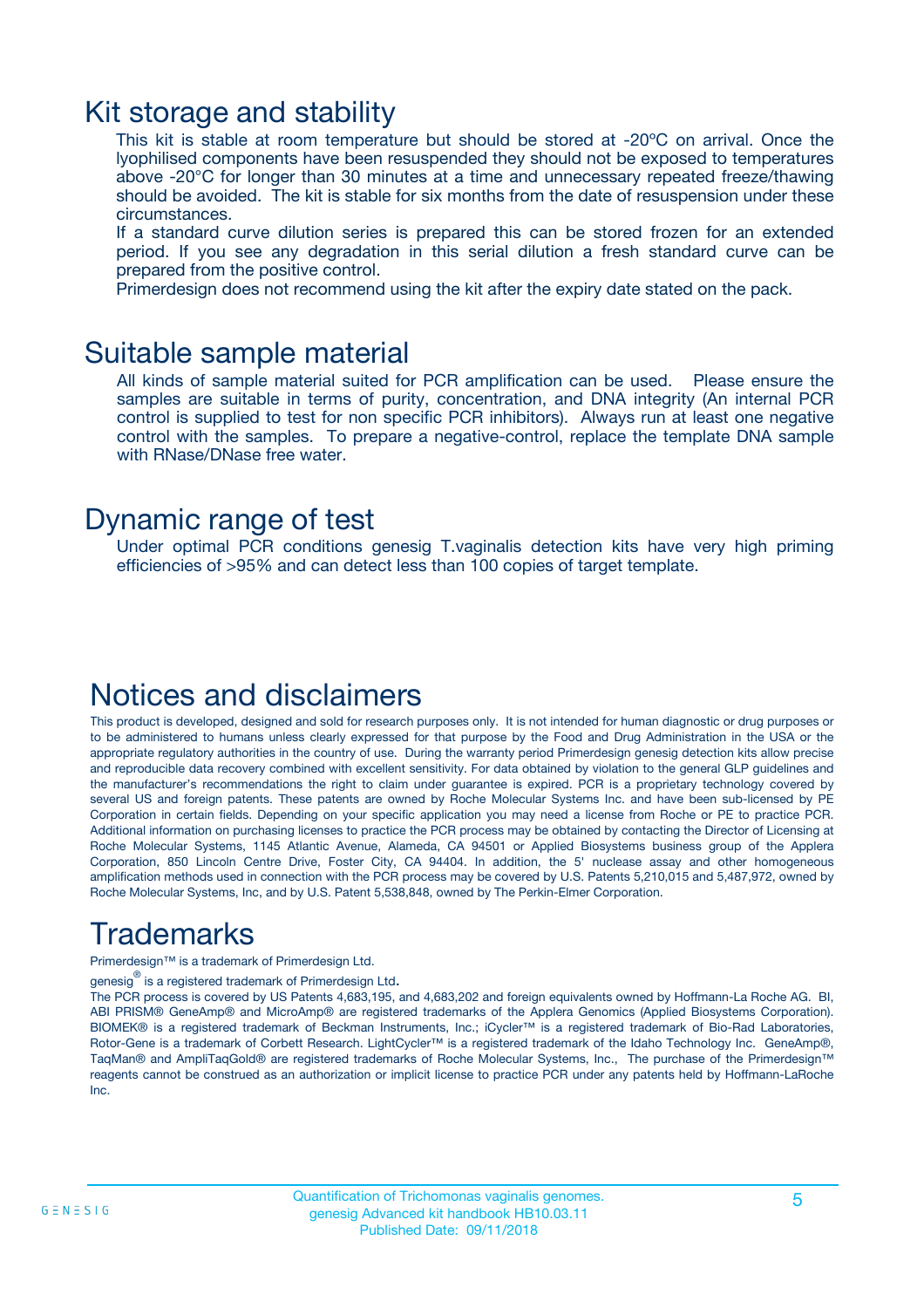### Principles of the test

#### **Real-time PCR**

A T.vaginalis specific primer and probe mix is provided and this can be detected through the FAM channel.

The primer and probe mix provided exploits the so-called TaqMan® principle. During PCR amplification, forward and reverse primers hybridize to the T.vaginalis DNA. A fluorogenic probe is included in the same reaction mixture which consists of a DNA probe labeled with a 5`-dye and a 3`-quencher. During PCR amplification, the probe is cleaved and the reporter dye and quencher are separated. The resulting increase in fluorescence can be detected on a range of qPCR platforms.

#### **Positive control**

For copy number determination and as a positive control for the PCR set up, the kit contains a positive control template. This can be used to generate a standard curve of T.vaginalis copy number / Cq value. Alternatively the positive control can be used at a single dilution where full quantitative analysis of the samples is not required. Each time the kit is used, at least one positive control reaction must be included in the run. A positive result indicates that the primers and probes for detecting the target T.vaginalis gene worked properly in that particular experimental scenario. If a negative result is obtained the test results are invalid and must be repeated. Care should be taken to ensure that the positive control does not contaminate any other kit component which would lead to false-positive results. This can be achieved by handling this component in a Post PCR environment. Care should also be taken to avoid cross-contamination of other samples when adding the positive control to the run. This can be avoided by sealing all other samples and negative controls before pipetting the positive control into the positive control well.

#### **Negative control**

To validate any positive findings a negative control reaction should be included every time the kit is used. For this reaction the RNase/DNase free water should be used instead of template. A negative result indicates that the reagents have not become contaminated while setting up the run.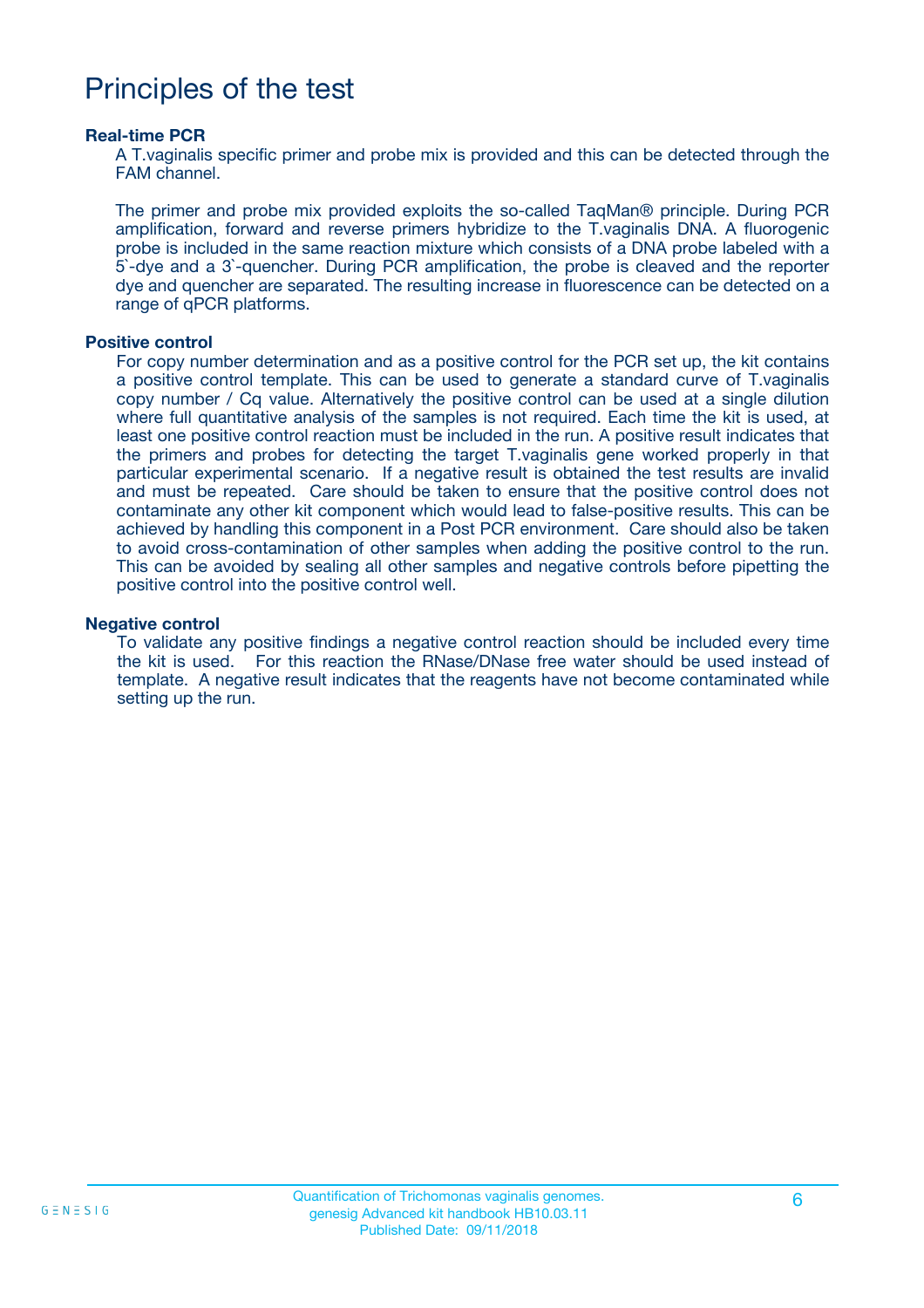#### **Internal DNA extraction control**

When performing DNA extraction, it is often advantageous to have an exogenous source of DNA template that is spiked into the lysis buffer. This control DNA is then co-purified with the sample DNA and can be detected as a positive control for the extraction process. Successful co-purification and qPCR for the control DNA also indicates that PCR inhibitors are not present at a high concentration.

A separate primer and probe mix are supplied with this kit to detect the exogenous DNA using qPCR. The primers are present at PCR limiting concentrations which allows multiplexing with the target sequence primers. Amplification of the control DNA does not interfere with detection of the T.vaginalis target DNA even when present at low copy number. The Internal control is detected through the VIC channel and gives a Cq value of 28+/-3.

#### **Endogenous control**

To confirm extraction of a valid biological template, a primer and probe mix is included to detect an endogenous gene. Detection of the endogenous control is through the FAM channel and it is NOT therefore possible to perform a multiplex with the T.vaginalis primers. A poor endogenous control signal may indicate that the sample did not contain sufficient biological material.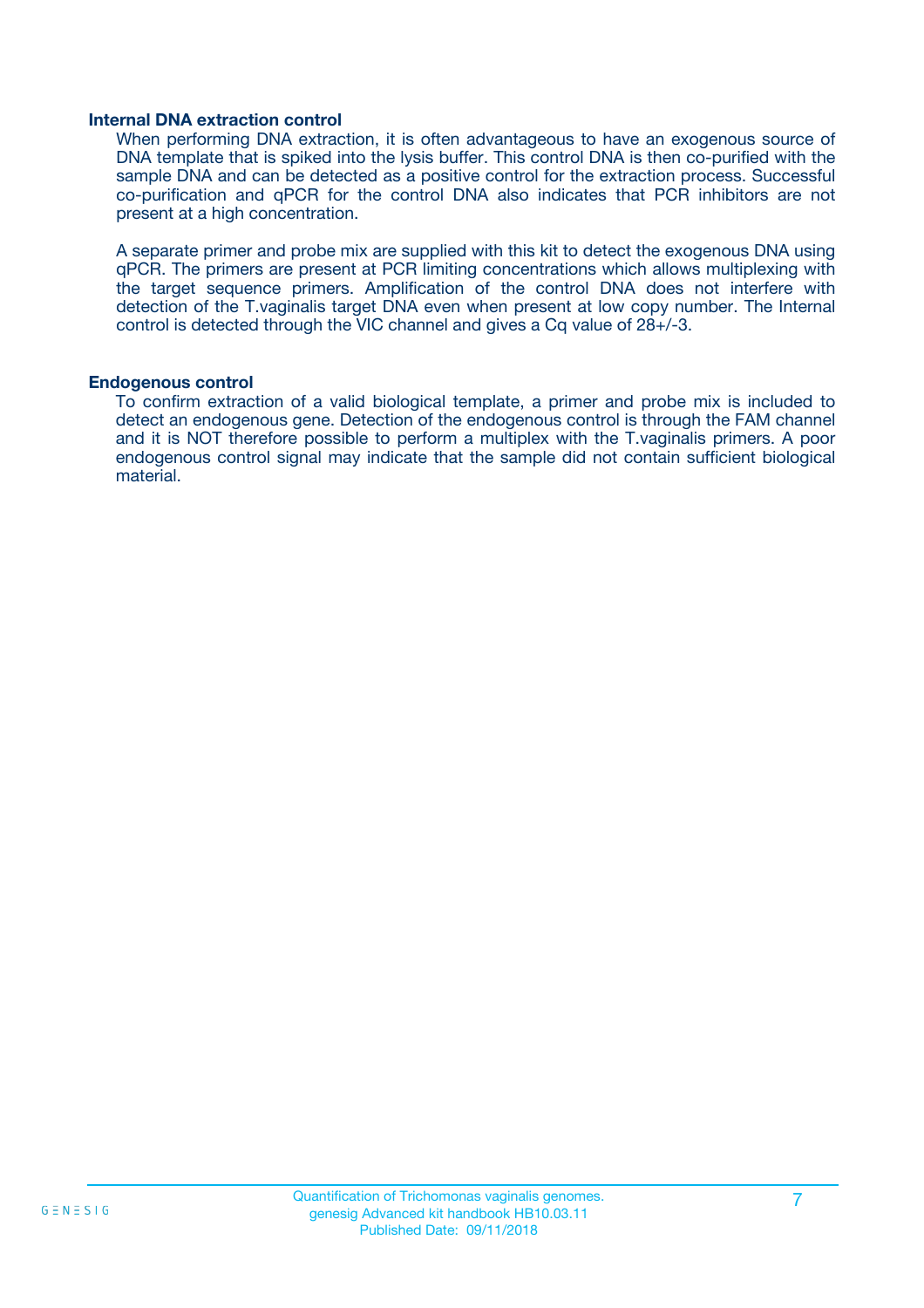### Resuspension protocol

To minimize the risk of contamination with foreign DNA, we recommend that all pipetting be performed in a PCR clean environment. Ideally this would be a designated PCR lab or PCR cabinet. Filter tips are recommended for all pipetting steps.

- **1. Pulse-spin each tube in a centrifuge before opening.** This will ensure lyophilised primer and probe mix is in the base of the tube and is not spilt upon opening the tube.
- **2. Resuspend the primer/probe mixes in the RNase/DNase free water supplied, according to the table below:**

To ensure complete resuspension, vortex each tube thoroughly.

| Component - resuspend in water                       |          |  |
|------------------------------------------------------|----------|--|
| <b>Pre-PCR pack</b>                                  |          |  |
| T. vaginalis primer/probe mix (BROWN)                | $165$ µl |  |
| Internal extraction control primer/probe mix (BROWN) | $165$ µl |  |
| Endogenous control primer/probe mix (BROWN)          | 165 µl   |  |

**3. Resuspend the internal control template and positive control template in the template preparation buffer supplied, according to the table below:** To ensure complete resuspension, vortex each tube thoroughly.

| Component - resuspend in template preparation buffer |  |  |  |
|------------------------------------------------------|--|--|--|
| <b>Pre-PCR heat-sealed foil</b>                      |  |  |  |
| Internal extraction control DNA (BLUE)               |  |  |  |
| <b>Post-PCR heat-sealed foil</b>                     |  |  |  |
| T. vaginalis Positive Control Template (RED) *       |  |  |  |

\* This component contains high copy number template and is a VERY significant contamination risk. It must be opened and handled in a separate laboratory environment, away from the other components.

### DNA extraction

The internal extraction control DNA can be added either to the DNA lysis/extraction buffer or to the DNA sample once it has been resuspended in lysis buffer.

**DO NOT add the internal extraction control DNA directly to the unprocessed biological sample as this will lead to degradation and a loss in signal.**

- **1. Add 4µl of the Internal extraction control DNA (BLUE) to each sample in DNA lysis/extraction buffer per sample.**
- **2. Complete DNA extraction according to the manufacturers protocols.**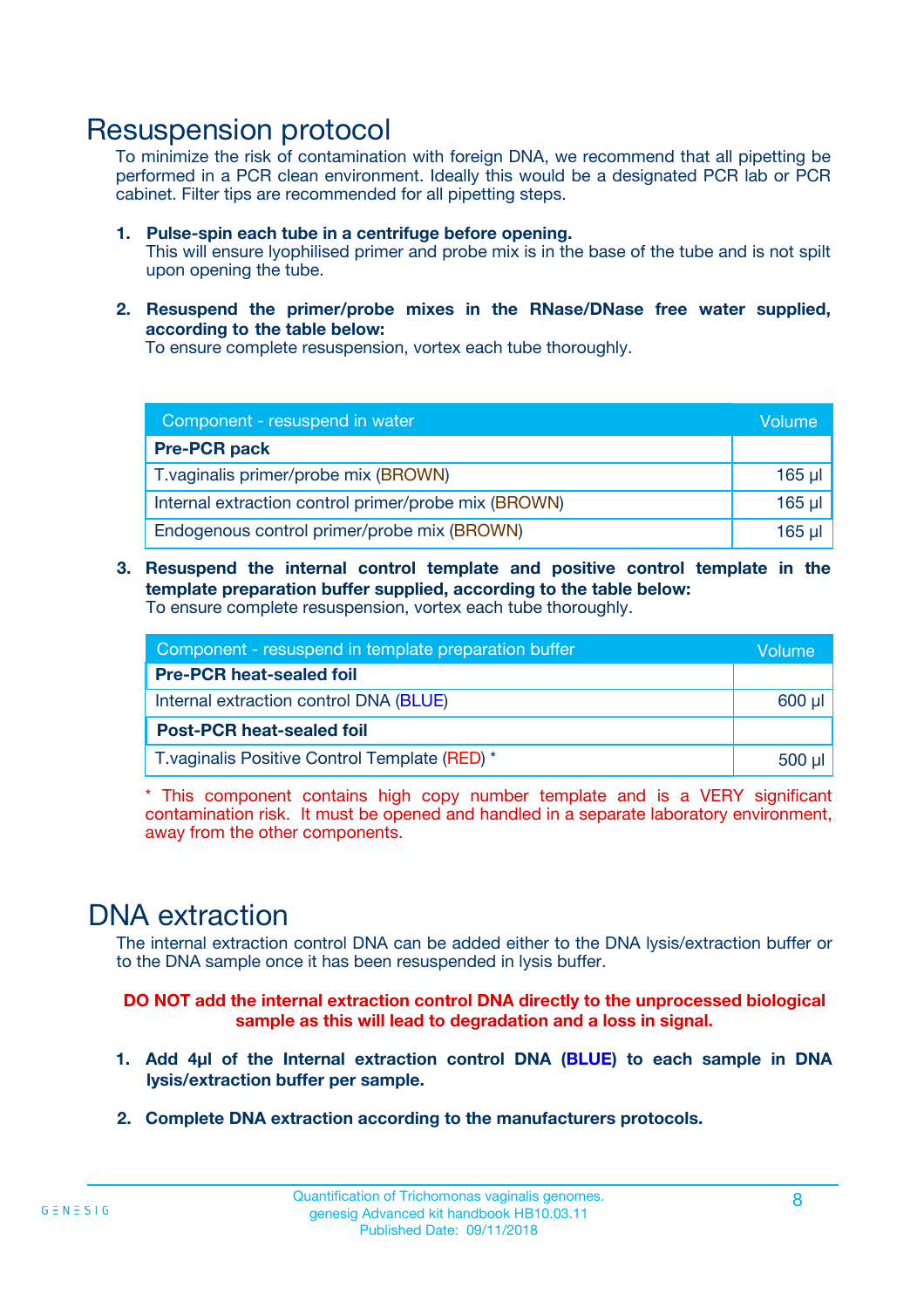# qPCR detection protocol

**1. For each DNA sample prepare a reaction mix according to the table below:** Include sufficient reactions for positive and negative controls.

| Component                                            | Volume   |
|------------------------------------------------------|----------|
| oasig or PrecisionPLUS 2X qPCR Master Mix            | $10 \mu$ |
| T. vaginalis primer/probe mix (BROWN)                | 1 µI     |
| Internal extraction control primer/probe mix (BROWN) | 1 µl     |
| <b>RNase/DNase free water (WHITE)</b>                | $3 \mu$  |
| <b>Final Volume</b>                                  | 15 µl    |

**2. For each DNA sample prepare an endogenous control reaction according to the table below (Optional):**

**This control reaction will provide useful information regarding the quality of the biological sample.**

| Component                                   | Volume   |
|---------------------------------------------|----------|
| oasig or PrecisionPLUS 2X qPCR Master Mix   | $10 \mu$ |
| Endogenous control primer/probe mix (BROWN) | 1 µI     |
| <b>RNase/DNase free water (WHITE)</b>       | $4 \mu$  |
| <b>Final Volume</b>                         | 15 µl    |

- **3. Pipette 15µl of each mix into individual wells according to your qPCR experimental plate set up.**
- **4. Prepare sample DNA templates for each of your samples.**
- **5. Pipette 5µl of DNA template into each well, according to your experimental plate set up.**

For negative control wells use 5µl of RNase/DNase free water. The final volume in each well is 20ul.

**6. If a standard curve is included for quantitative analysis, prepare a reaction mix according to the table below:**

| Component                                 | Volume          |
|-------------------------------------------|-----------------|
| oasig or PrecisionPLUS 2X qPCR Master Mix | 10 µl           |
| T. vaginalis primer/probe mix (BROWN)     |                 |
| <b>RNase/DNase free water (WHITE)</b>     | $4 \mu$         |
| <b>Final Volume</b>                       | 15 <sub>µ</sub> |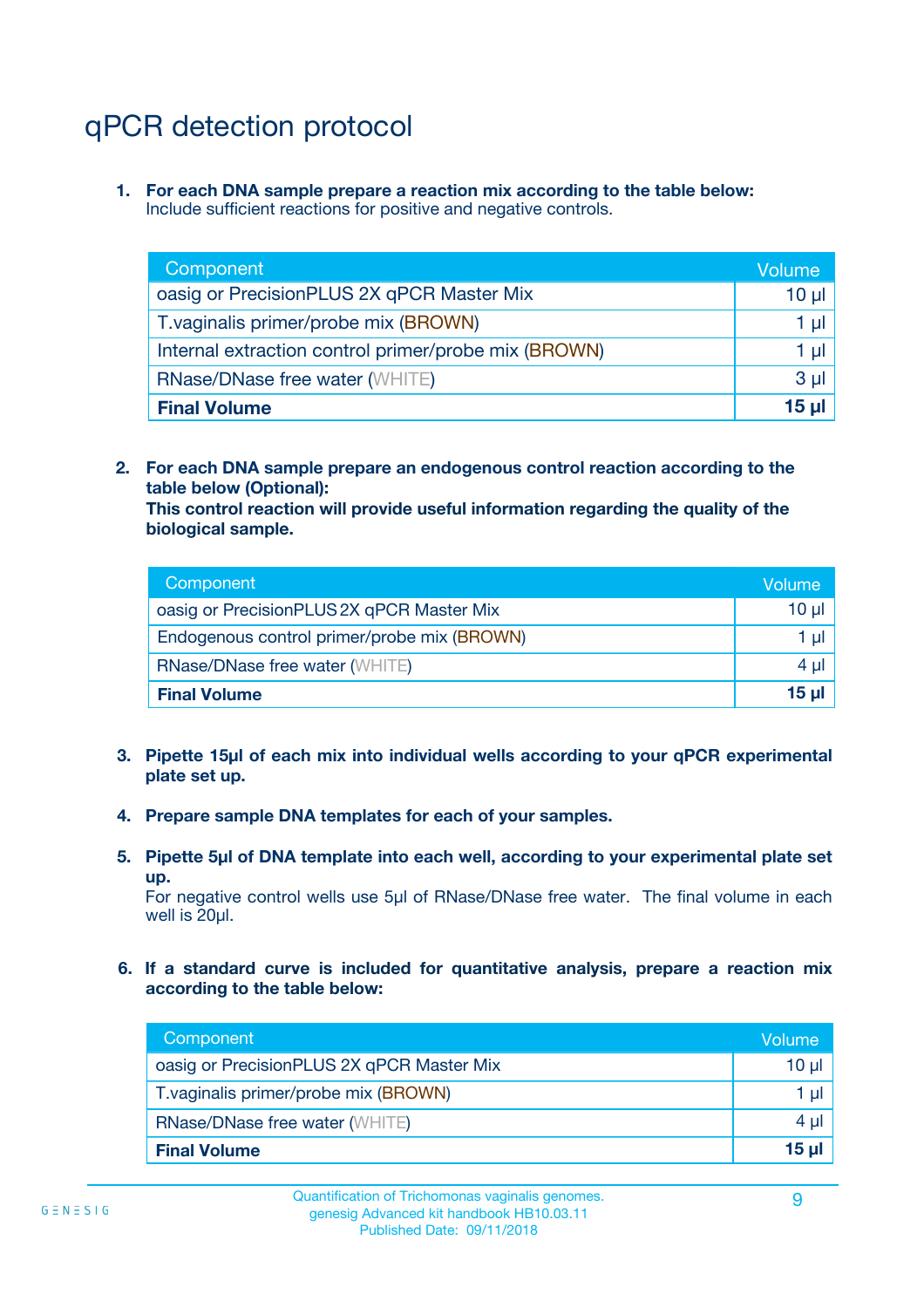#### **7. Preparation of standard curve dilution series.**

- 1) Pipette 90µl of template preparation buffer into 5 tubes and label 2-6
- 2) Pipette 10µl of Positive Control Template (RED) into tube 2
- 3) Vortex thoroughly
- 4) Change pipette tip and pipette 10µl from tube 2 into tube 3
- 5) Vortex thoroughly

Repeat steps 4 and 5 to complete the dilution series

| <b>Standard Curve</b>         | <b>Copy Number</b>     |
|-------------------------------|------------------------|
| Tube 1 Positive control (RED) | $2 \times 10^5$ per µl |
| Tube 2                        | $2 \times 10^4$ per µl |
| Tube 3                        | $2 \times 10^3$ per µl |
| Tube 4                        | $2 \times 10^2$ per µl |
| Tube 5                        | 20 per µl              |
| Tube 6                        | 2 per µl               |

**8. Pipette 5µl of standard template into each well for the standard curve according to your experimental plate set up.**

#### The final volume in each well is 20µl.

## qPCR amplification protocol

Amplification conditions using oasig or PrecisionPLUS 2X qPCR Master Mix.

|             | <b>Step</b>       | <b>Time</b>     | Temp    |
|-------------|-------------------|-----------------|---------|
|             | Enzyme activation | 2 min           | 95 °C   |
| Cycling x50 | Denaturation      | 10 <sub>s</sub> | 95 $°C$ |
|             | DATA COLLECTION * | 60 s            | 60 °C   |

\* Fluorogenic data should be collected during this step through the FAM and VIC channels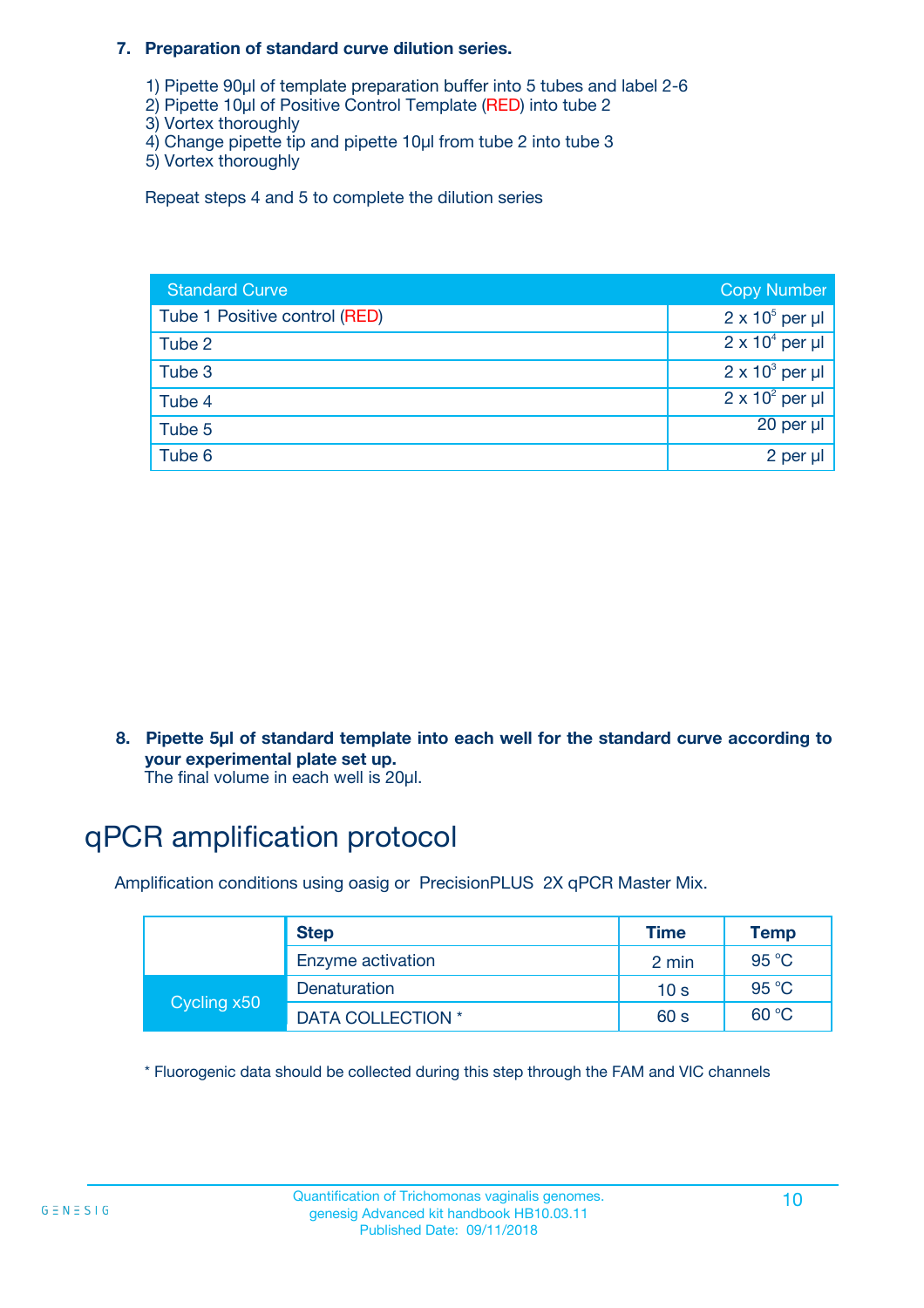# Interpretation of results

| <b>Target</b><br>(FAM) | <b>Internal</b><br>control<br>(NIC) | <b>Positive</b><br>control | <b>Negative</b><br>control | Interpretation                                                                                                  |
|------------------------|-------------------------------------|----------------------------|----------------------------|-----------------------------------------------------------------------------------------------------------------|
| $\leq 30$              | $+ 1 -$                             | ÷                          |                            | <b>POSITIVE QUANTITATIVE RESULT</b><br>calculate copy number                                                    |
| > 30                   | ٠                                   | ÷                          |                            | <b>POSITIVE QUANTITATIVE RESULT</b><br>calculate copy number                                                    |
| > 30                   |                                     | ÷                          |                            | <b>POSITIVE QUALITATIVE RESULT</b><br>do not report copy number as this<br>may be due to poor sample extraction |
|                        | ÷                                   | ÷                          |                            | <b>NEGATIVE RESULT</b>                                                                                          |
| $+ 1 -$                | $+ 1 -$                             | ÷                          | $\leq$ 35                  | <b>EXPERIMENT FAILED</b><br>due to test contamination                                                           |
| $+$ / -                | $+ 1 -$                             | ÷                          | > 35                       | $\star$                                                                                                         |
|                        |                                     | ÷                          |                            | <b>SAMPLE PREPARATION FAILED</b>                                                                                |
|                        |                                     |                            | $+$ /                      | <b>EXPERIMENT FAILED</b>                                                                                        |

Positive control template (**RED**) is expected to amplify between Cq 16 and 23. Failure to satisfy this quality control criterion is a strong indication that the experiment has been compromised.

\*Where the test sample is positive and the negative control is positive with a  $Ca > 35$ , the sample must be reinterpreted based on the relative signal strength of the two results:



If the sample amplifies  $> 5$  Cq earlier than the negative control then the sample should be reinterpreted (via the table above) with the negative control verified as negative.



If the sample amplifies  $< 5$  Cq earlier than the negative control then the positive sample result is invalidated and<br>the result should be determined  $the$  result should be inconclusive due to test contamination. The test for this sample should be repeated.